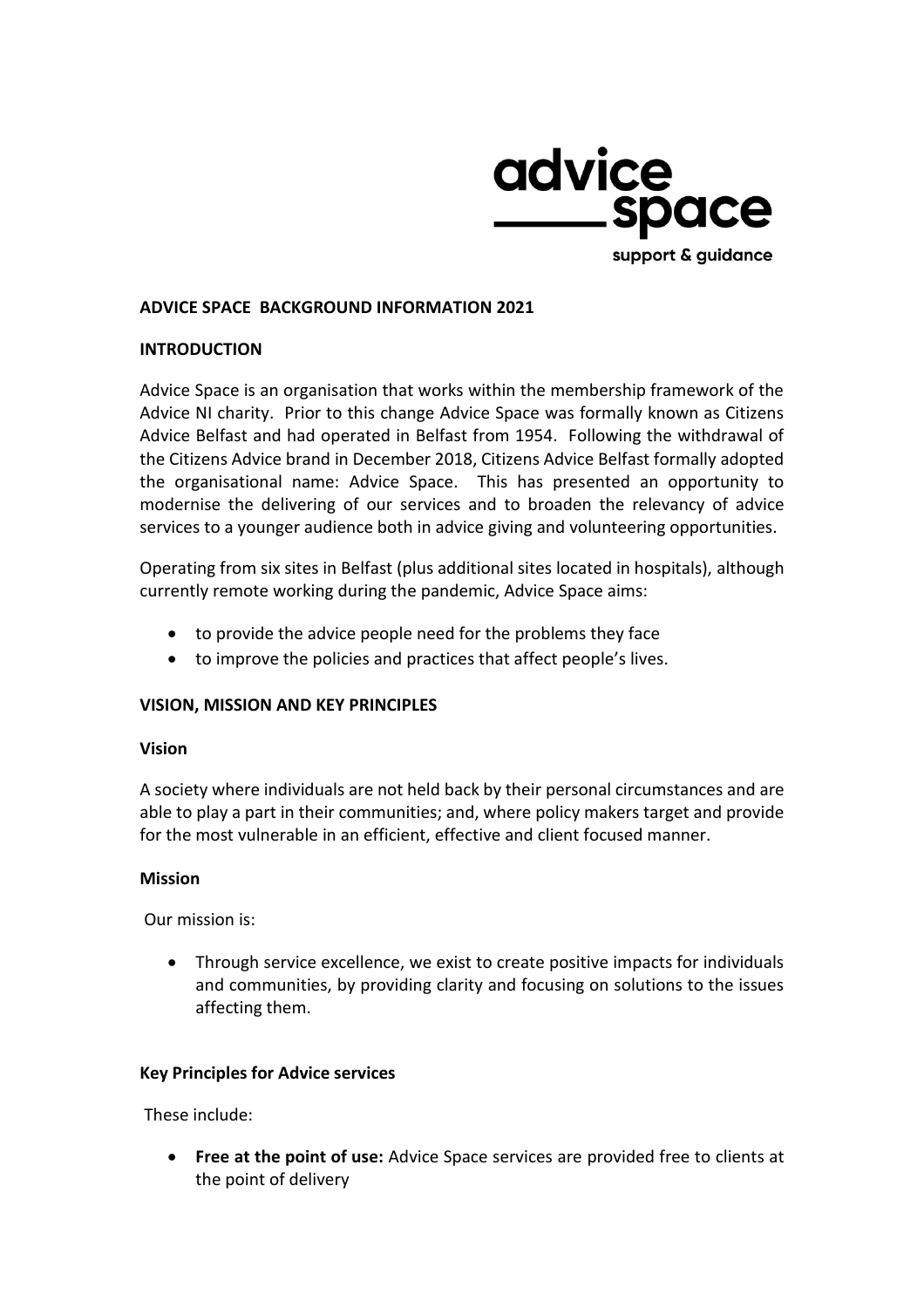- **Independent:** The service provided by Advice Space is completely independent. We are able to offer impartial advice to all clients and to take up any issue with the appropriate authority on behalf of clients. The policies and practices of the Advice Space service are decided through the Advice Space Trustee Board. No individual or agency, even on giving financial support or other aid to the organisation, has any right to determine or influence these policies or practices. Independence does not inhibit the development of healthy working relationships and partnerships, since it is part of the job of Advice Space to help individuals to make the best use of all available services.
- **Confidential:** Advice Space offer confidentiality to all enquirers and meet all data protection legislative requirements. Nothing learned from enquirers, including the fact of their visits, will be passed on to anyone outside the service without their express permission or due to safeguarding issues.
- Impartial: The service is impartial. It is open to everybody, irrespective of disability, age, gender, gender identity, race, religion or philosophical belief, sexual orientation and social or economic status. Advice and help are given on any appropriate subject without any preconceived attitude on the part of the centre. Appropriate action will be taken on behalf of the client regardless of how unpopular or unpalatable it may be with the community or the bureau itself.
- **Accountable:** Advice Space provide a service which is accountable to users and others who work with the advice centre
- **Accessible:** Advice Space provide an and accessible service to all members of the community which it serves
- **Effective:** Advice Space provide an effective service to all of its clients and the community which it serves and are able to show its effectiveness through demonstrable and measurable outcomes

# **1.1 STAFF AND VOLUNTEERS**

Advice Space operates with 31 staff and over 20 volunteers.

# **RANGE OF SERVICES**

Advice Space helps people resolve their debt, benefits, housing, legal, discrimination, employment, immigration, consumer and other problems.

Under our Membership Agreement with Advice NI we must

• provide assisted information services in all advice subjects where the client requests this or where the client is capable of taking the issue forward on their own behalf;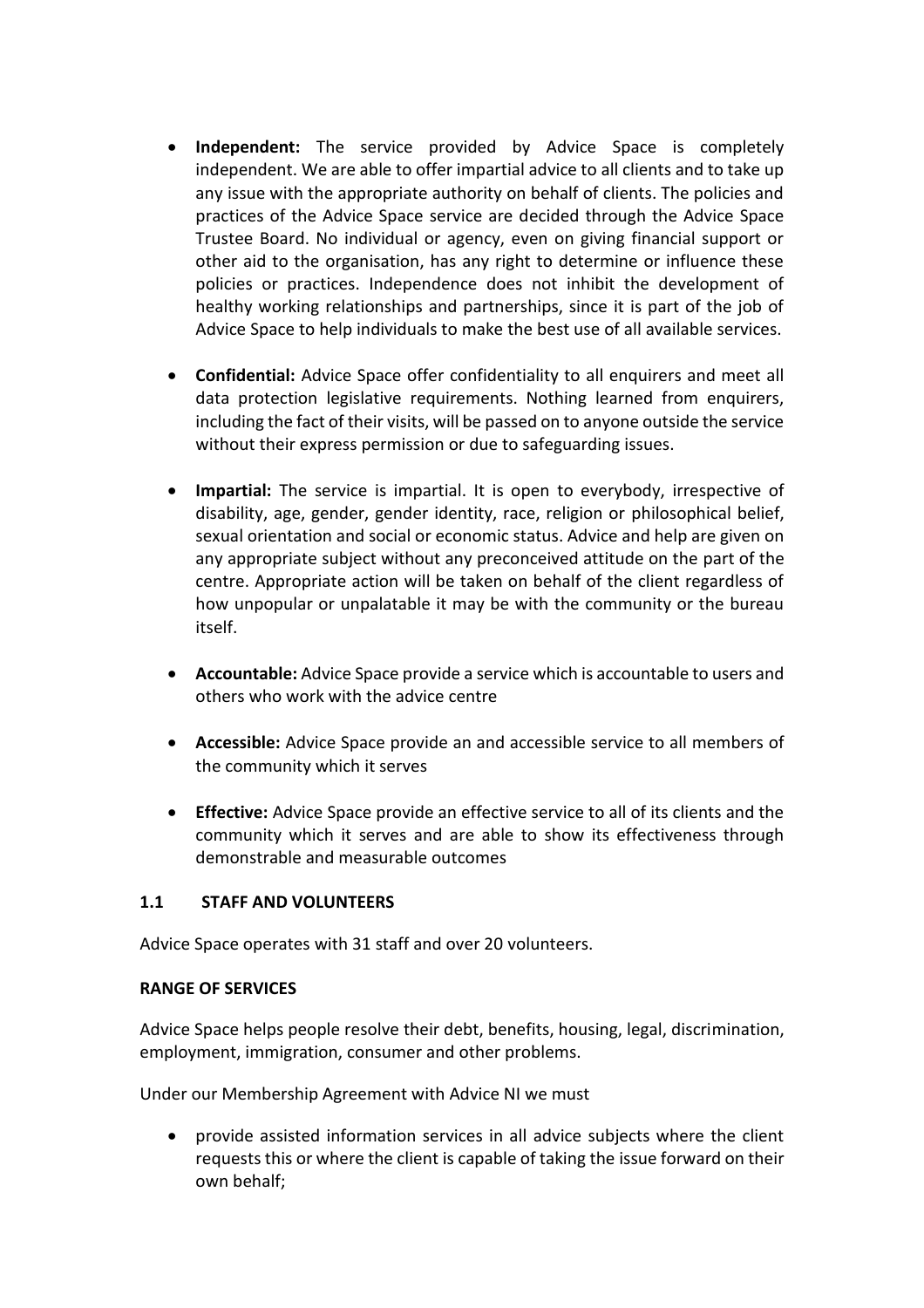- provide generalist advice to clients in welfare benefits, money advice, housing, employment, consumer, immigration and nationality, family and personal matters, taxes, health and education;
- provide generalist advice to clients on discrimination across all subjects.

We also aim to ensure that clients in need of casework in money advice and welfare benefits are able to get this and where it is appropriate provide self-help information services as long as it is clear to clients that they have access to an advisor during specified hours whether by phone or face to face via remote technology.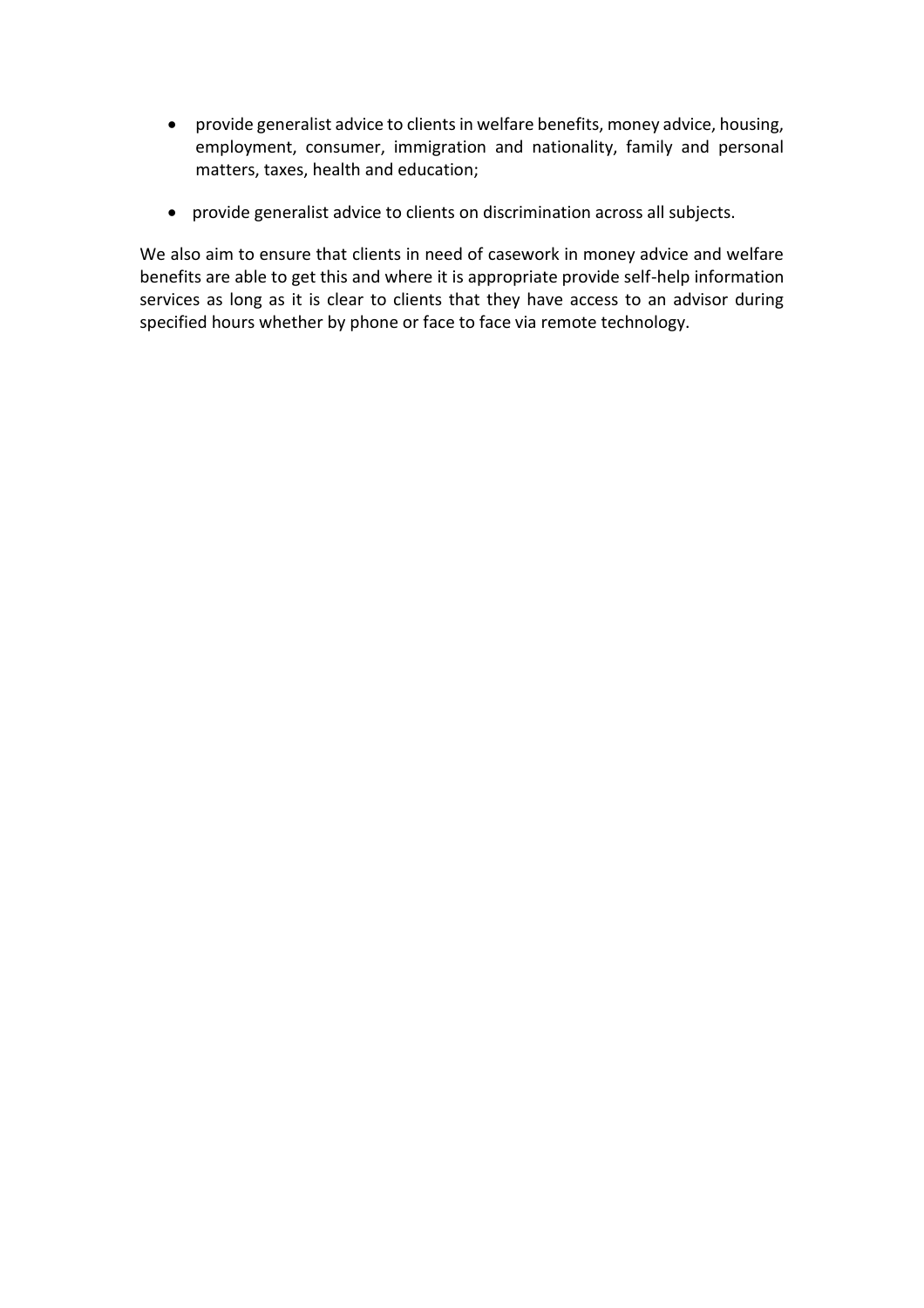A typical "day in the life" of Advice Space is outlined below:

# **Figure 1.1 "A day in the Life"**



created with www.bubbl.us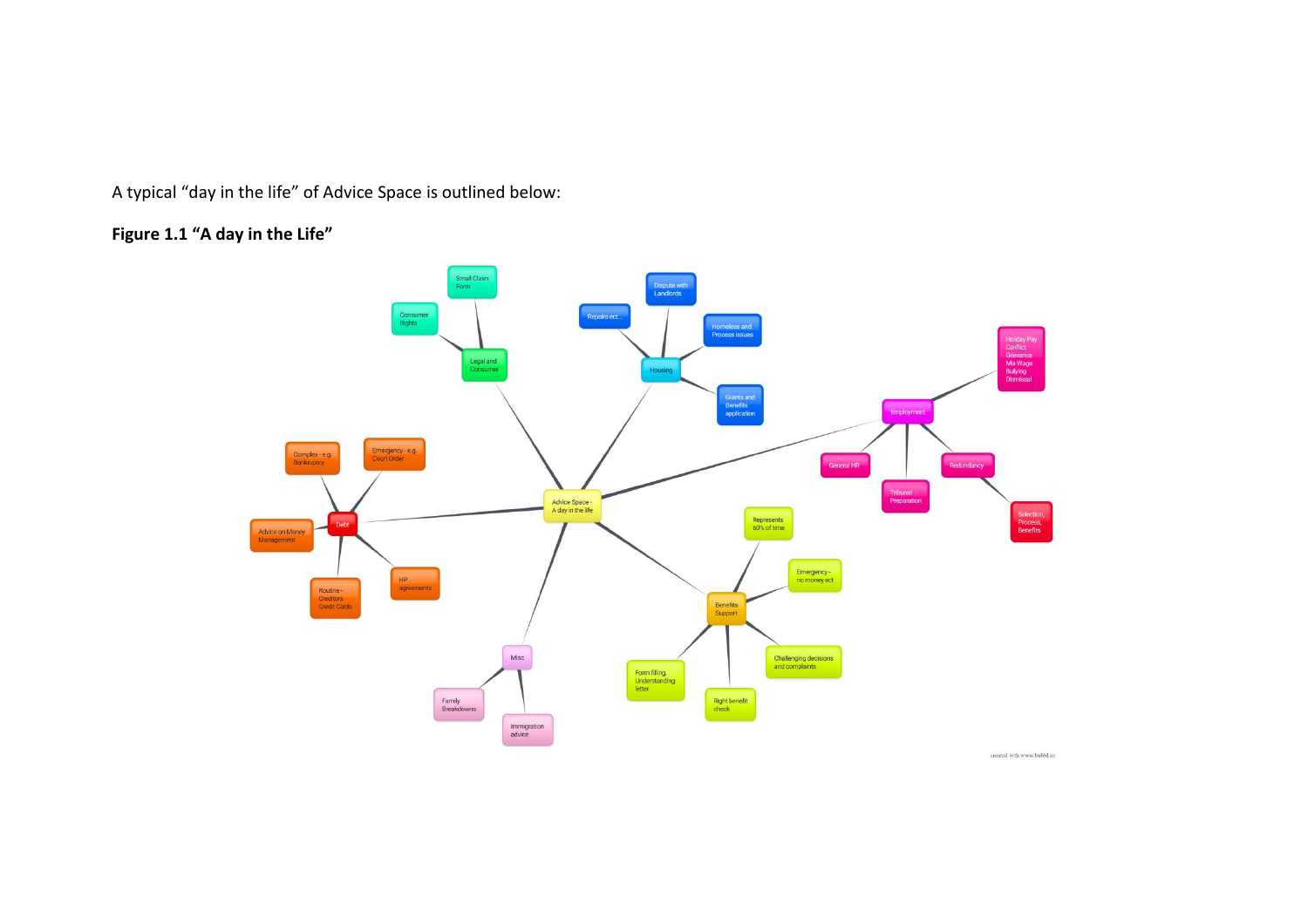There are a number of ways in which Advice Space advisors can help people to resolve a problem.

Advisors do not tell clients what to do but explain their options and the possible outcomes of different courses of action. Clients are encouraged to make their own decisions and act on their own behalf. This enables clients to manage their own problems by focusing on their needs as individuals.

Advice Space Advisors (both paid and volunteer), all of whom are trained to a certified level by Law Centre NI (known as the Certificate in Generalist Advice), can:

- Interview clients to find out their problems;
- Access reliable information sources for up to the minute information;
- Help clients to negotiate with companies or service providers such as creditors or to appeal against decisions, for example, social security benefit claims;
- Write letters to phone companies and service providers on behalf of clients;
- Help clients to prioritise their problems, for example, to sort out benefit issues and creditors;
- Help clients with form filling, for example, to claim social security benefits;
- Sometimes represent clients at tribunals; and
- Refer clients to specialist caseworkers for complex problems or to other agencies when appropriate.

# **LOCATION OF SERVICES**

Advice Space has six advice offices in Belfast, located in the following areas:

- North Belfast: Duncairn Gardens;
- East Belfast: Holywood Arches Medical Centre;
- West Belfast: Springfield Road, Suffolk and Andersonstown and Shankill Road; and
- Central Belfast: Merrion Centre, Howard Street.